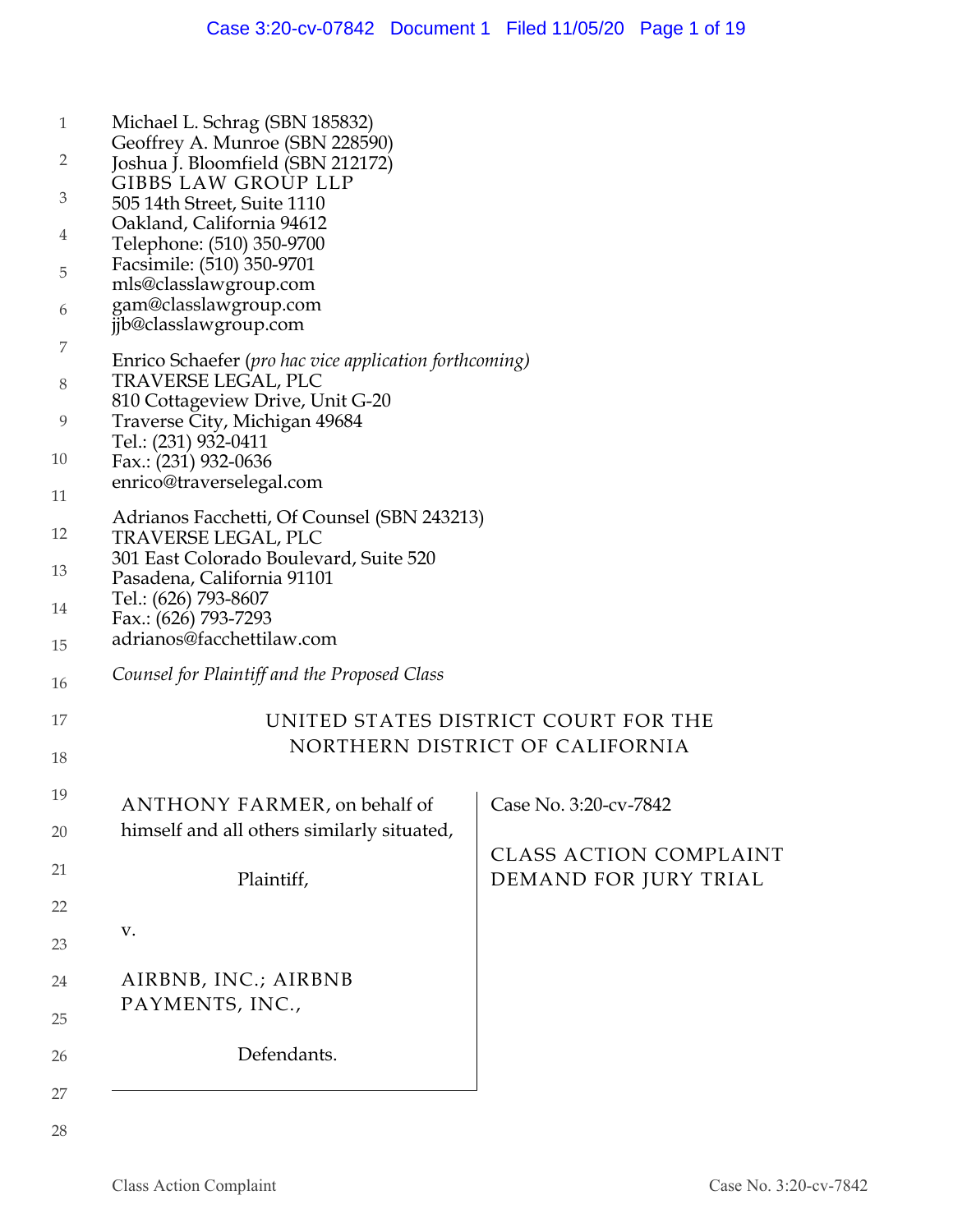| $1\,$          | <b>INTRODUCTION</b>                                                                           |  |
|----------------|-----------------------------------------------------------------------------------------------|--|
| $\overline{2}$ | 1.<br>As the COVID-19 pandemic reached the United States earlier this year,                   |  |
| 3              | Airbnb announced that it would allow Guests to cancel their reservations for a full refund    |  |
| $\overline{4}$ | and no cancellation fees.                                                                     |  |
| $\mathbf 5$    | Airbnb is planning an IPO for later in the year and needed the positive press.<br>2.          |  |
| 6              | But that press came at the expense of Hosts, who had negotiated their own cancellation        |  |
| 7              | policies with Guests and were hurt as much as anyone by the pandemic's sudden impact          |  |
| $8\,$          | on travel.                                                                                    |  |
| 9              | 3.<br>Airbnb soon apologized to Hosts and announced that it was establishing a                |  |
| $10\,$         | \$250 million fund to help pay Hosts for cancelled bookings. It turns out, however, that this |  |
| $11\,$         | was yet another ruse to burnish the company's public image, and that Airbnb was in effect     |  |
| 12             | paying Hosts with their own money.                                                            |  |
| 13             | Airbnb had not actually issued full refunds to Guests as it said it would.<br>4.              |  |
| 14             | Instead, Airbnb rejected many Guests' refund requests, forced others to accept travel         |  |
| 15             | credits that expire next year, and issued only partial refunds to still more Guests.          |  |
| 16             | 5.<br>Airbnb then kept the remaining funds for itself - ignoring its fiduciary and            |  |
| 17             | contractual obligations to remit any such money to Hosts.                                     |  |
| 18             | 6.<br>Plaintiff is one of the hundreds of thousands of Hosts who have been                    |  |
| 19             | shortchanged by Airbnb. He brings this proposed class action in an effort to stop Airbnb's    |  |
| $20\,$         | unlawful conduct, compel Airbnb to make a full accounting to Hosts, and require Airbnb        |  |
| 21             | to compensate Hosts for profiting at their expense.                                           |  |
| 22             | <b>JURISDICTION</b>                                                                           |  |
| 23             | 7.<br>The Court has subject matter jurisdiction pursuant to 28 U.S.C. $\S 1332(d)(2)$         |  |
| 24             | because this is a class action in which the amount in controversy exceeds \$5,000,000,        |  |
| 25             | exclusive of interest and costs; in the aggregate, there are more than 100 members in the     |  |
| 26             | proposed class; and at least one class member is a citizen of a state different from          |  |
| 27             | Defendant.                                                                                    |  |
| 28             |                                                                                               |  |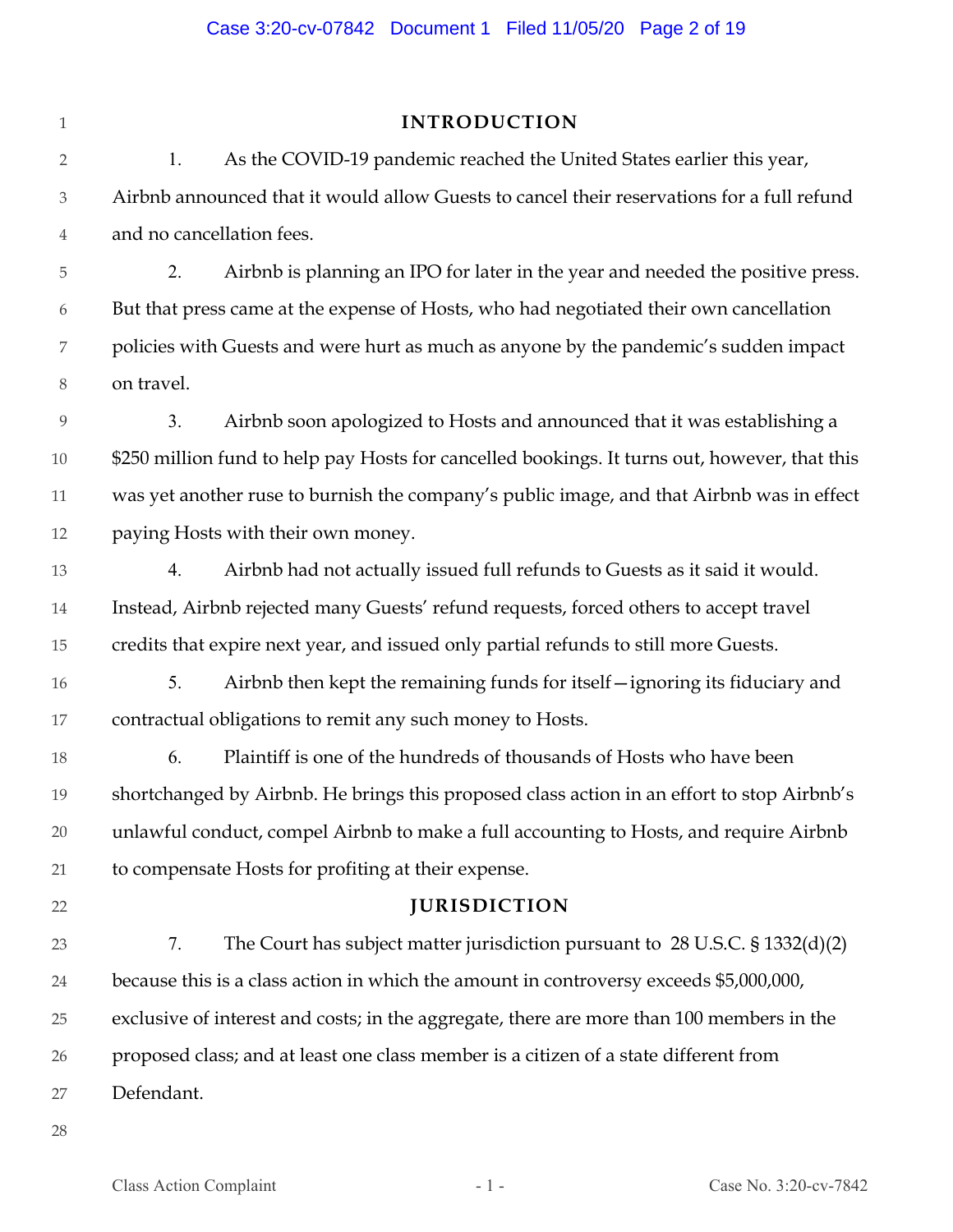| $\mathbf{1}$                |                                                                                              | INTRADISTRICT ASSIGNMENT                                                                   |
|-----------------------------|----------------------------------------------------------------------------------------------|--------------------------------------------------------------------------------------------|
| $\overline{2}$              | 8.                                                                                           | Assignment to the San Francisco Division or Oakland Division is appropriate                |
| $\ensuremath{\mathfrak{Z}}$ |                                                                                              | under Local Rule 3-2(c), as both defendants are headquartered in San Francisco and their   |
| 4                           | applicable terms of service require judicial proceedings to be brought in San Francisco.     |                                                                                            |
| 5                           |                                                                                              | <b>PARTIES</b>                                                                             |
| 6                           | 9.                                                                                           | Plaintiff Anthony Farmer is a Texas citizen who previously offered vacation                |
| $\boldsymbol{7}$            |                                                                                              | rentals through the Airbnb platform.                                                       |
| $8\,$                       | 10.                                                                                          | Defendant Airbnb, Inc., is a Delaware corporation headquartered in San                     |
| $\boldsymbol{9}$            | Francisco, California.                                                                       |                                                                                            |
| 10                          | 11.                                                                                          | Defendant Airbnb Payments, Inc., is a subsidiary of Airbnb that is also                    |
| 11                          | incorporated under the laws of Delaware and headquartered at the same address in San         |                                                                                            |
| 12                          | Francisco, California. Plaintiff alleges upon information and belief that Airbnb wholly      |                                                                                            |
| 13                          | owns and controls Airbnb Payments.                                                           |                                                                                            |
| 14                          |                                                                                              | <b>FACTUAL ALLEGATIONS</b>                                                                 |
| 15                          | A.                                                                                           | Airbnb's Obligation to Pay Hosts in the Event of Cancelled Bookings                        |
| 16                          | 12.                                                                                          | Defendant Airbnb operates an online marketplace for vacation rentals. It                   |
| 17                          |                                                                                              | makes money by connecting "Hosts" who own vacation properties with "Guests" in need        |
| 18                          |                                                                                              | of accommodations - and taking a percentage of each booking. The company recently          |
| 19                          |                                                                                              | valued itself at more than \$25 billion.                                                   |
| 20                          | 13.                                                                                          | Airbnb stresses in its Terms of Service that it is only an intermediary. When              |
| 21                          | users "make or accept a booking, they are entering into a contract directly with each other. |                                                                                            |
| 22                          | Airbnb is not and does not become a party to or other participant in any contractual         |                                                                                            |
| 23                          |                                                                                              | relationship between [users]." Terms, ¶ 1.2.                                               |
| 24                          | 14.                                                                                          | Although Airbnb is not supposed to participate in transactions between its                 |
| 25                          |                                                                                              | users, it does provide users a vehicle to pay one another through a subsidiary corporation |
| 26                          |                                                                                              | called Airbnb Payments.                                                                    |
| 27                          |                                                                                              |                                                                                            |
| 28                          |                                                                                              |                                                                                            |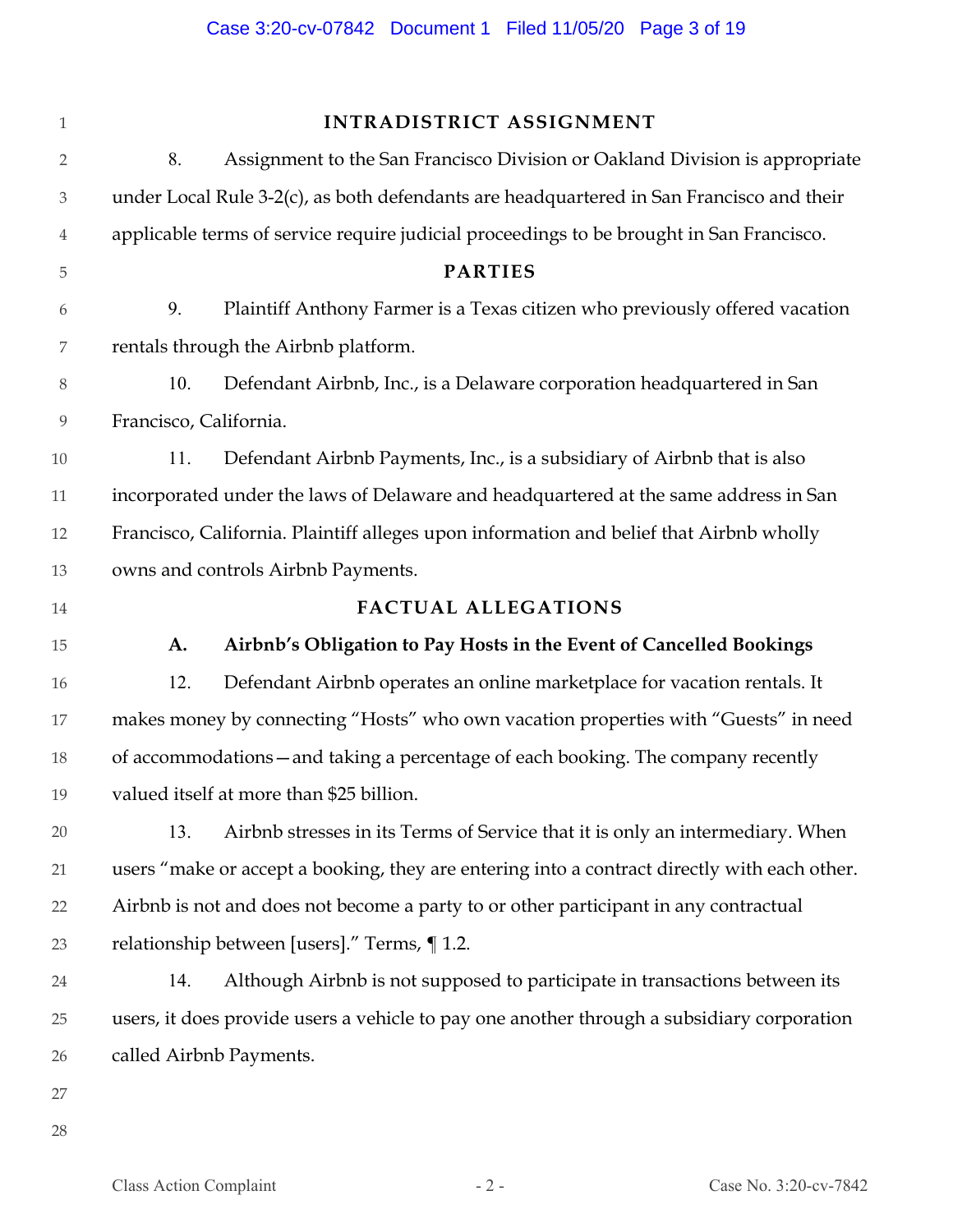#### Case 3:20-cv-07842 Document 1 Filed 11/05/20 Page 4 of 19

1 2 3 15. Airbnb users are required to agree to Payments Terms of Service, which appoint Airbnb Payments as the Hosts' agent for collecting payment from Guests and obligates Airbnb Payments to turn over collected fees to Hosts.

4 5 6 16. In a typical transaction, Airbnb Payments will collect payment from the Guest at the time of booking, hold that payment until after the designated check-in time, and then transfer the payment to the Host after deducting taxes and Airbnb's service fee.

7 8 9 17. In the event that a Guest cancels a confirmed booking, the Payments Terms require Airbnb Payments to "remit a Payout of any portion of the Total Fees due to [the Host] under the applicable cancellation policy." Payments Terms, ¶ 7.2.4.

10 11 12 13 14 15 18. The "applicable cancellation policy" is the cancellation policy displayed on the property listing and agreed to by the Guest at the time of booking. As Airbnb states in its Terms of Service, "Upon receipt of a booking confirmation from Airbnb, a legally binding agreement is formed between you and your Host, subject to any additional terms and conditions of the Host that apply, including in particular the applicable cancellation policy."

16 17 18 19. Hosts may choose from among six cancellation polices to include with their listings: "Flexible," "Moderate," "Strict," "Long Term," "Super Strict 30 days," and "Super Strict 60 days." *See* https://www.airbnb.com/home/cancellation\_policies.

19 20 21 22 20. Depending on which of these policies was agreed to by the Host and Guest, a portion of the Guest's payment may be non-refundable upon cancellation. Under the Payments Terms, that non-refundable portion—less taxes and Airbnb's service fee—must be turned over to the Host by Airbnb Payments. Payments Terms, ¶ 7.2.3-7.2.4.

23

# **B. Airbnb's Extenuating Circumstances Policy**

24 25 26 27 21. The portion of the Payments Terms concerning "Payouts" does not include any exception for extenuating circumstances, but a section dealing with "Fees improperly paid to you as a Host" provides that if "Airbnb issues a refund to the Guest in accordance with the Airbnb Terms, Guest Refund Policy, Experiences Guest Refund Policy,

28 Extenuating Circumstances Policy, or other applicable cancellation policy, you agree that in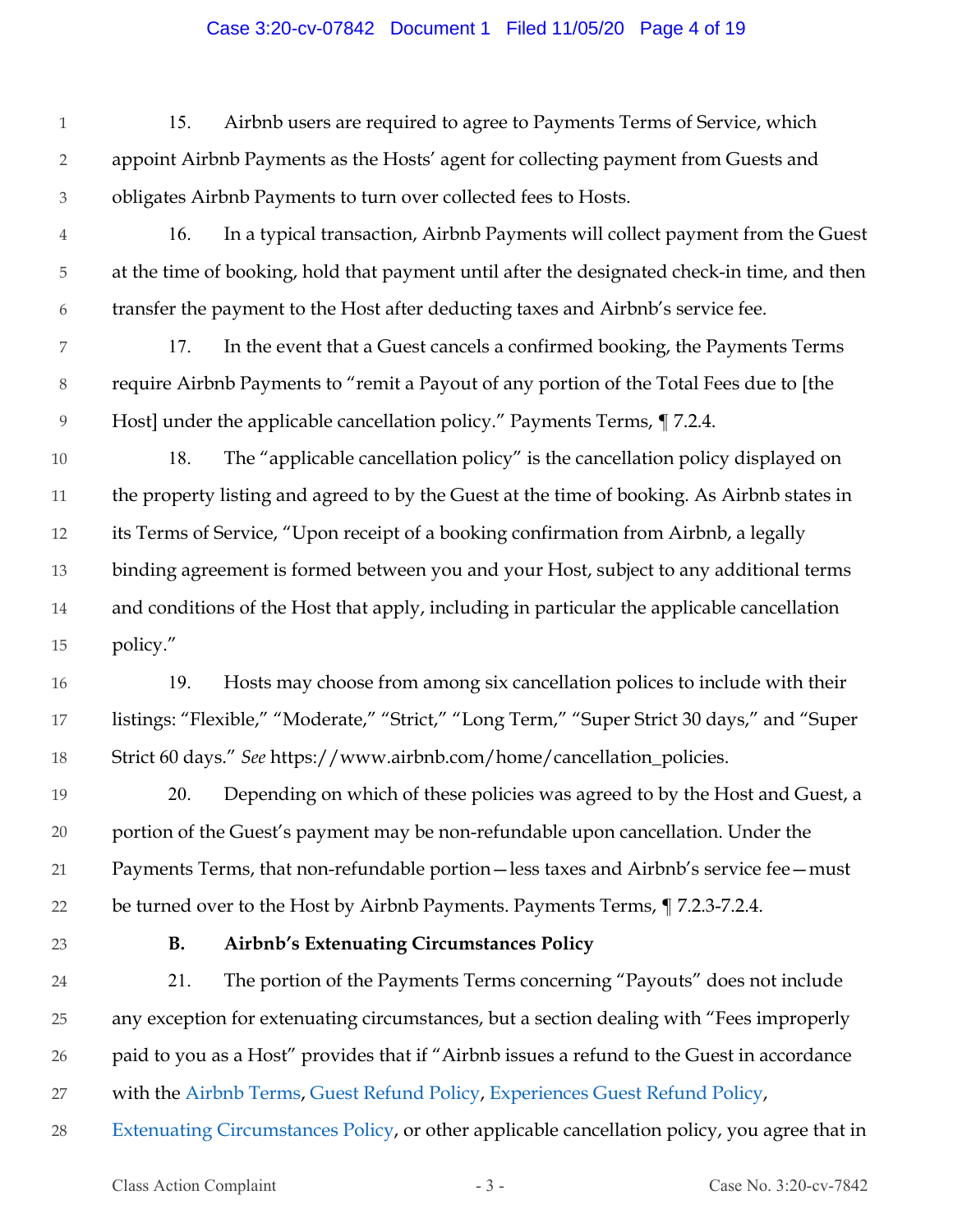#### Case 3:20-cv-07842 Document 1 Filed 11/05/20 Page 5 of 19

1 2 3 the event you have already been paid, Airbnb Payments will be entitled to recover the amount of any such refund from you, including by subtracting such refund amount out from any future Payouts due to you."

- 4 5 6 7 22. Airbnb's Terms of Service also makes reference to the Extenuating Circumstances Policy, stating in relevant part, "Unless extenuating circumstances exist, any portion of the Total Fees due to the Host under the applicable cancellation policy will be remitted to the Host by Airbnb Payments pursuant to the Payments Terms." Terms, 19.2.
- 8 9 10 11 12 23. Similarly, in answer to the question, "What happens to my payout if my guest cancels," Airbnb's Help Center states, "If a guest cancels (either before or during a trip), they're automatically refunded according to your cancellation policy, unless the cancellation qualifies for an additional refund under the Guest Refund Policy or because of a documented extenuating circumstance."
- 13 14 24. The hyperlinks concerning extenuating circumstances in the Payments Terms, Terms of Service, and Help Center all currently direct the user to
- 15 16 17 18 https://www.airbnb.com/help/article/1320/extenuating-circumstances-policy, which describes Airbnb's current Extenuating Circumstances Policy. That same Extenuating Circumstances Policy is also referenced and hyperlinked three additional times in the Term's section on Booking Modifications, Cancellations and Refunds.
- 19 20 21 25. Airbnb's Extenuating Circumstances Policy is reserved for rare and unforeseen events that arise between booking and the scheduled check-in date, and requires supporting documentation or special review before Airbnb will approve refunds.
- 22 23 24 25 26. The Extenuating Circumstances Policy currently states that Airbnb may be able to offer a full refund in the event of certain unexpected events, including death; serious illness or injury; urgent travel restrictions or severe security advisories; natural disaster; or epidemic disease.
- 26 27 28 27. The Extenuating Circumstances Policy has changed somewhat over time, however, and while the precise dates of all such changes are not clear from publicly available information, Plaintiff alleges upon information and belief that prior to the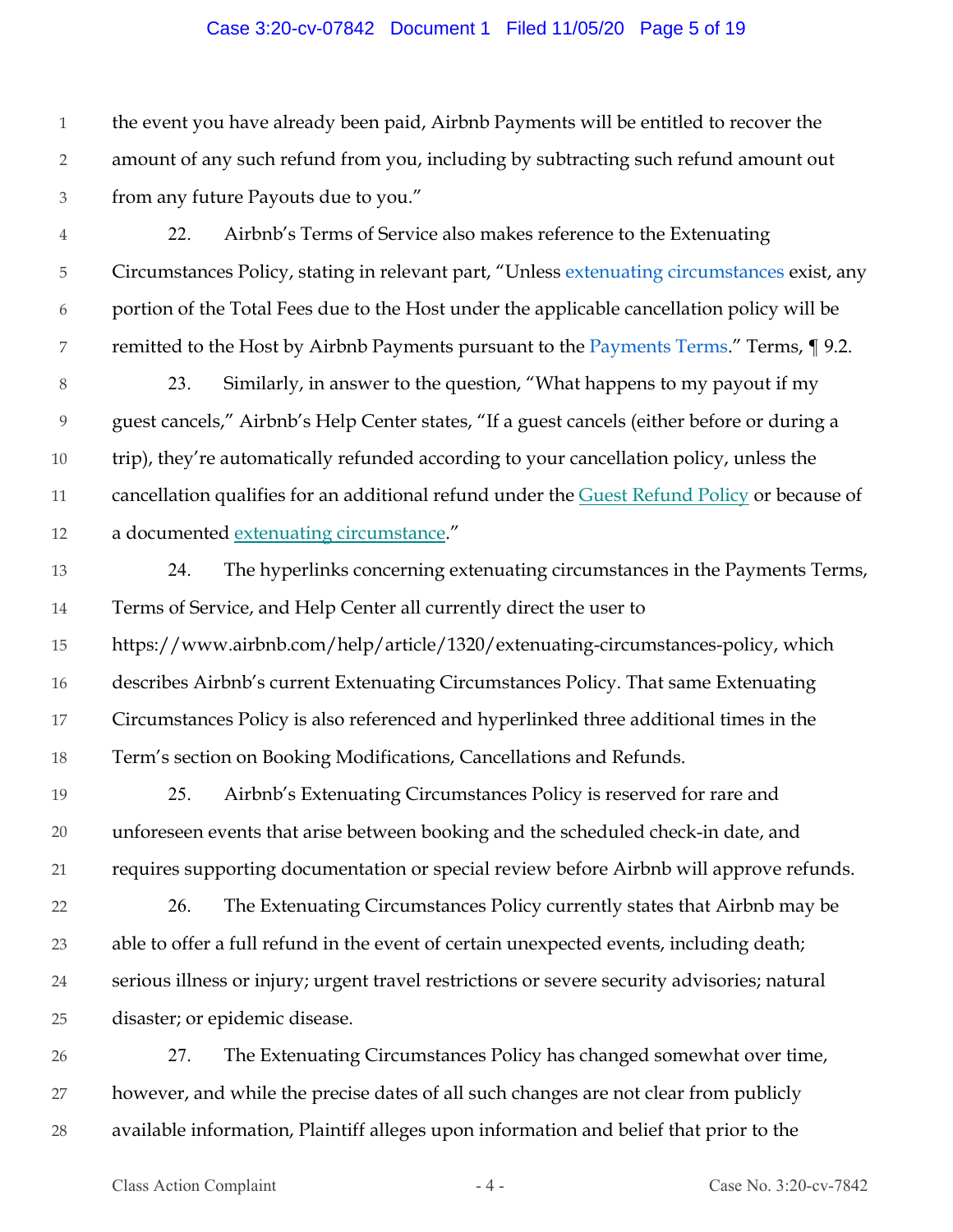#### Case 3:20-cv-07842 Document 1 Filed 11/05/20 Page 6 of 19

1 COVID-19 pandemic, the Extenuating Circumstances Policy did not refer to epidemic

2 3 diseases or pandemics—it referred only to endemic diseases such as Chagas Disease, Zika, and Ebola.

4 5 6 7 28. In addition to changing its Extenuating Circumstances Policy to cover epidemic diseases rather than endemic diseases, Airbnb also recently announced that it will update the Extenuating Circumstances Policy to include pandemics as well—effective January 20, 2021.

8 9 10 11 12 29. In all versions of the Extenuating Circumstances Policy, Airbnb is only authorized to provide Guests a refund. No version of the Extenuating Circumstances Policy permits Airbnb to offer travel credits instead of refunds, and no version of the Extenuating Circumstances Policy permits Airbnb Payments to retain money paid by Guests rather than refunding it to Guests or paying it out to Hosts.

13

## **C. Airbnb's Public Response to the COVID-19 Pandemic**

14 15 16 30. When the COVID-19 pandemic began spreading across the United States earlier this year, Guests were often unable or unwilling to travel and decided to cancel bookings they had made with Hosts for vacation rentals.

17 18 19 20 21 31. As businesses throughout the country struggled with how to respond to widespread requests for refunds, Airbnb quickly announced that it would offer full refunds to Guests who booked their vacation rentals on or before March 14, 2020—even if the agreement between the Guest and Host did not provide for a full refund. Airbnb said it would be offering these refunds under its Extenuating Circumstances Policy.

22 23 24 25 26 32. In many cases, the refunds Airbnb claimed it was offering would come directly out of Hosts' pockets. The Guests and Hosts had previously agreed on a cancellation policy that allocated the risk between each respective side, and Airbnb was now overriding the terms of the Guest-Host contract and siding entirely with one group of Airbnb users (the Guests) and against another group of users (the Hosts).

27 28 33. Airbnb ultimately apologized to Hosts, with its CEO writing that he was "sorry that we did not consult you—like partners should." At the same time, Airbnb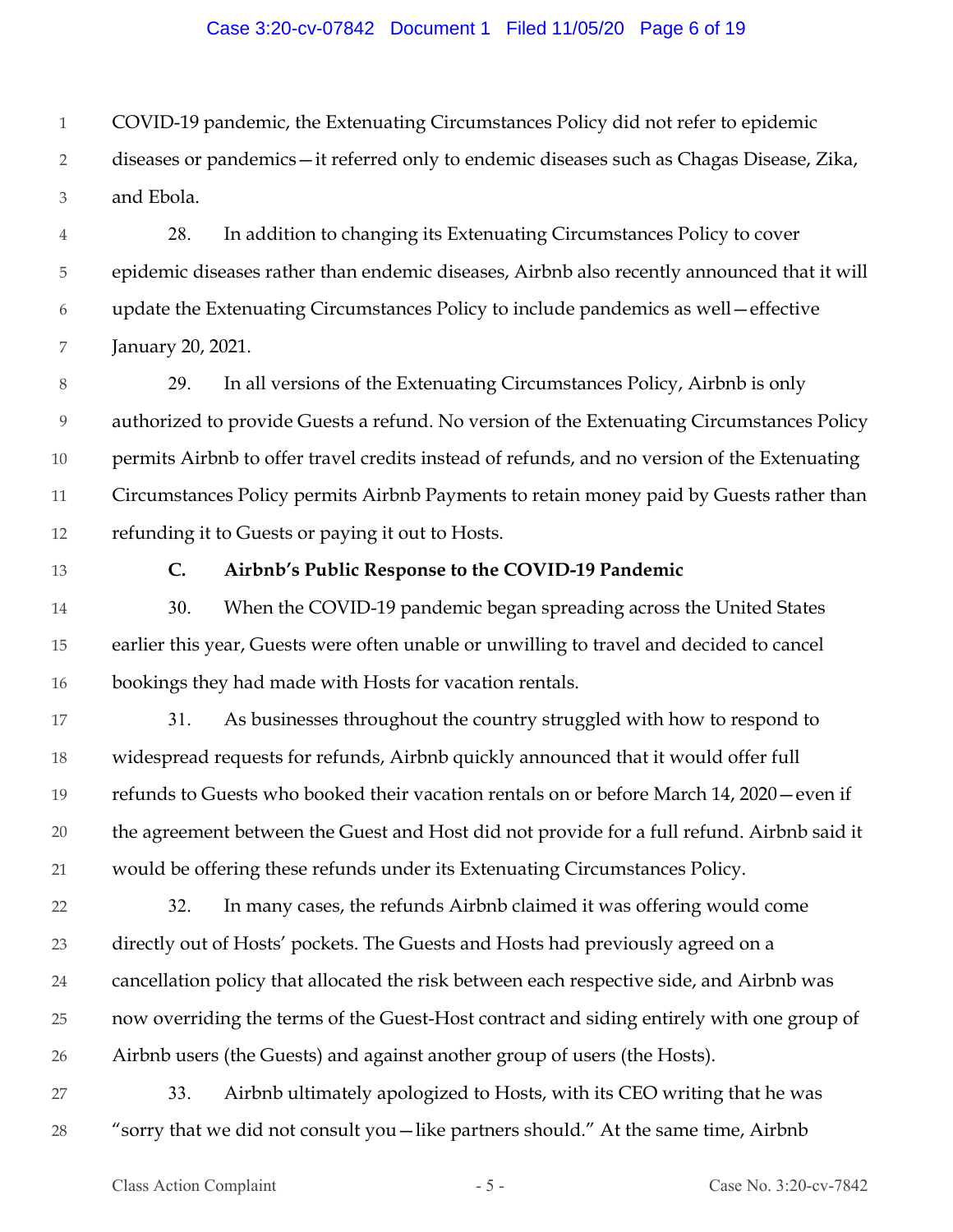## Case 3:20-cv-07842 Document 1 Filed 11/05/20 Page 7 of 19

 publicly announced it had set aside \$250 million to help pay Hosts for cancelled bookings. Hosts would be eligible to receive 25% of what they would've received from a Guest under the cancellation policy in place at the time of the booking. 34. Both Airbnb's announcement that it would issue full refunds to Guests and

 its subsequent announcement that it would set aside \$250 million for Hosts were widely covered in the press and helped enhance the company's public appeal prior to its upcoming IPO.

# **D. Airbnb Shortchanges Guests and Hosts**

 35. Airbnb has not lived up to its public promises. Rather than issuing full refunds to Guests who cancelled bookings, Airbnb is giving Guests travel credits, issuing partial refunds, or denying Guests any compensation whatsoever.

 36. Hundreds of Guests have complained about Airbnb's refund process, which has often required Guests to contact customer service repeatedly, navigate a confusing web interface designed to force Guests to accept a travel credit rather than a full refund, and upload a variety of supporting documentation to support their claim.

- 
- 
- 
- 
- 
- 
- 
- 
- 

- 
- 
- 
-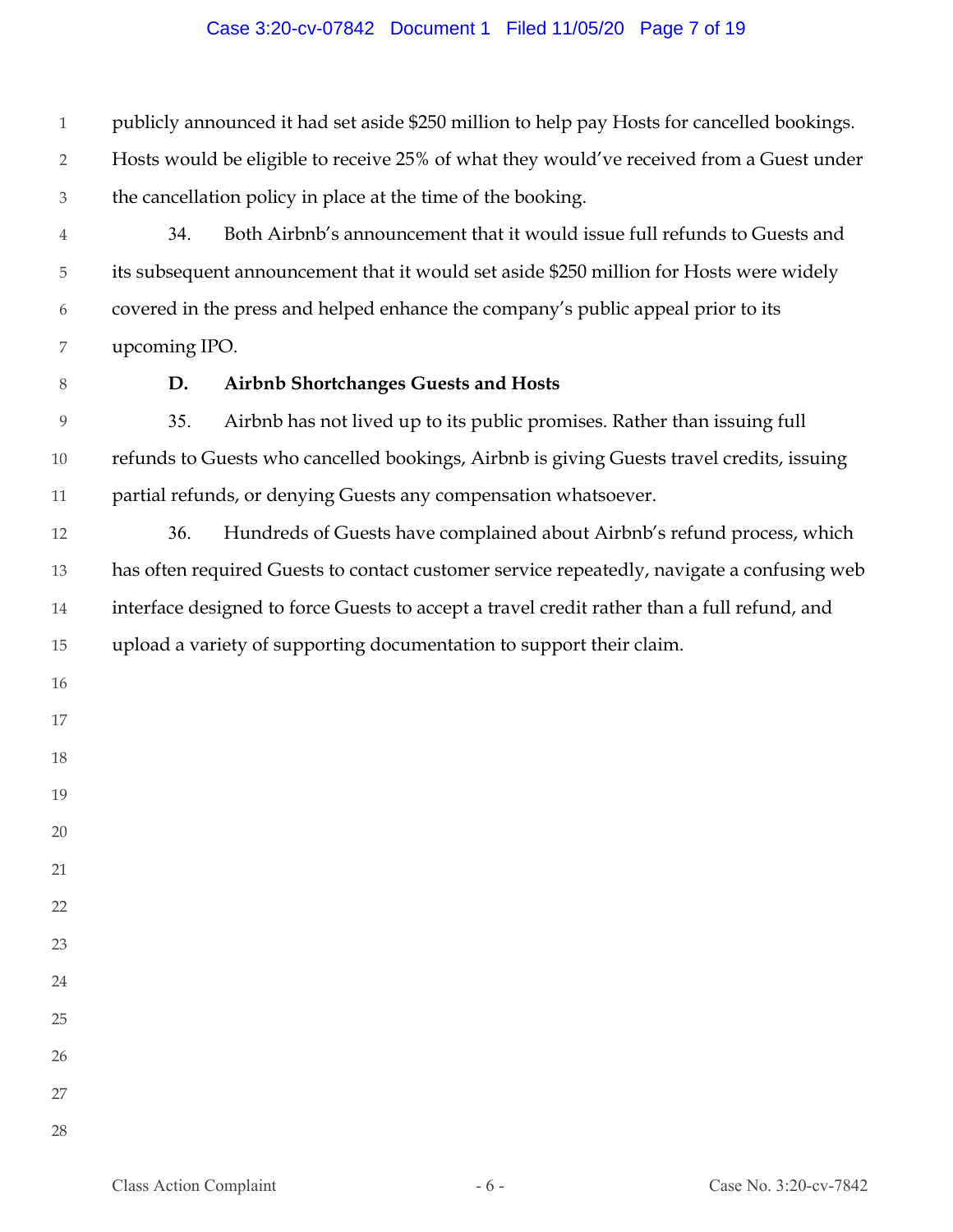## Case 3:20-cv-07842 Document 1 Filed 11/05/20 Page 8 of 19

 37. The screenshot below illustrates how Airbnb is using "dark patterns" to withhold full refunds from Guests and instead steer them toward a travel credit or other inferior options.

| 4  |              | Please select a reason       |                                                                                                                                                                                                                                        |  |
|----|--------------|------------------------------|----------------------------------------------------------------------------------------------------------------------------------------------------------------------------------------------------------------------------------------|--|
| 5  |              |                              | My travel plans have changed due to the COVID-19 pandemic                                                                                                                                                                              |  |
| 6  |              |                              |                                                                                                                                                                                                                                        |  |
| 7  |              | Select a cancellation option |                                                                                                                                                                                                                                        |  |
| 8  | ٠            | <b>HOST POLICE</b>           | Refund to VISA ---- 4661                                                                                                                                                                                                               |  |
|    |              | €0.00                        | . Your host will get their standard cancelation payment.<br>. Typically arcives in your account within 10 business days                                                                                                                |  |
| 9  |              |                              |                                                                                                                                                                                                                                        |  |
| 10 | $\circ$      | <b>ANNING CERRIT</b>         | Extenuating circumstances travel credit                                                                                                                                                                                                |  |
| 11 |              | €334.75                      | . Get 100% of what you've paid, englied to your next trus.<br>without submitting official documentation for review.<br>. Only if you can't travel due to the COVID-19 pandemic<br>. All trips must start by Dec 30, 2021. Terms spoly. |  |
| 12 |              |                              |                                                                                                                                                                                                                                        |  |
| 13 |              | review, Get started          | If you qualify for an extenuating circumstances exception to your host's cancelation<br>policy, you can apply for a full cash refund by submitting official documentation for                                                          |  |
| 14 | re to search |                              | 哚<br>빠                                                                                                                                                                                                                                 |  |

 38. Airbnb's web interface appears to offer only two cancellation options: the Host's cancellation policy, which in this case would provide the user with no refund; or a  $€334.75$  option that, upon closer examination, is actually for a "travel credit" that must be used by the end of next year.

 39. The option for a "full cash refund" appears only at the bottom of the webpage, without its own radio button, and is accompanied by a warning that it will "require submitting official documentation." (To make the "travel credit" and "full cash refund" options more apparent, red underlining has been added to the photo.)

- 
- 
- 
- 
- 
-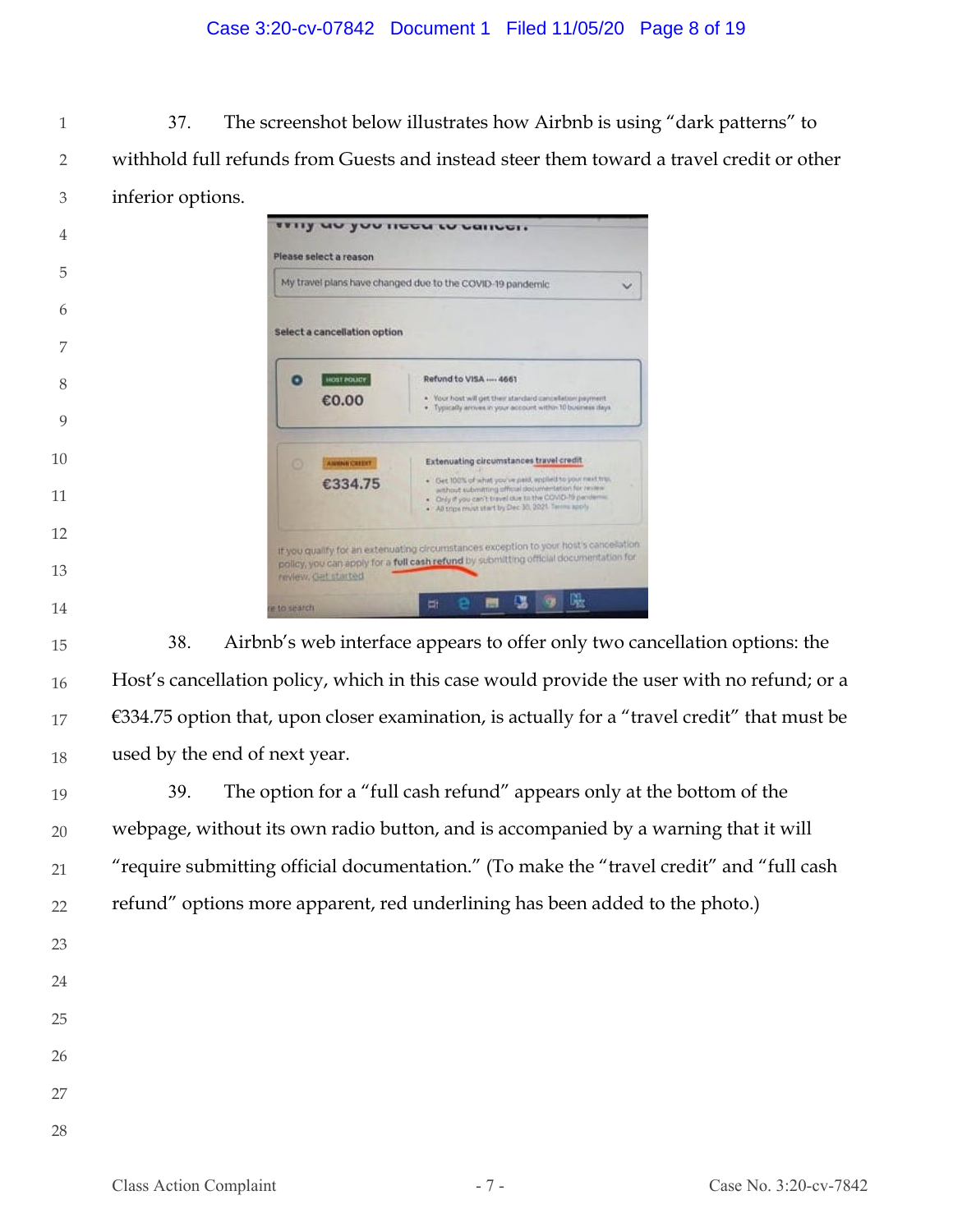## Case 3:20-cv-07842 Document 1 Filed 11/05/20 Page 9 of 19

1 2 3 4 40. If Guests recognize they are being offered travel credits rather than full refunds, and find the link to "Get started" on the full refund process, Airbnb then requires them to justify why they can't travel due to COVID-19—even though Airbnb's public pronouncements included no such limitation.

# Let us know why you can't travel due to COVID-19

- Government restrictions prohibit me from leaving my location or going to the destination I'm sick and my healthcare provider has instructed me not to travel My means of transportation have been cancelled or closed, making it impossible to travel I am a healthcare professional being required to work and can't travel
	- Continue

15 16 41. Guests are then required to submit documentation to support their stated justification, which Airbnb often rejects as insufficient.

- 17 18 42. The end result is that many Guests are forced to accept travel credits they are unlikely to use, partial refunds (under the Host's cancellation policy), or nothing at all.
- 19 20 21 22 43. At the same time, Airbnb is forcing Hosts to accept 25% of the amount called for by their own cancellation policies, or nothing at all. Airbnb Payments is uniformly refusing to pay Hosts the money they are owed under the Payments Terms—even if that money has not been refunded to the Guest.
- 23 24 25 44. By shortchanging both Hosts and Guests, Airbnb has been able to retain large sums of money that Airbnb Payments was holding in escrow when the pandemic started. This money doesn't belong to Airbnb.
- 26

5

6

7

8

9

10

11

12

13

14

# **E. Airbnb Changes Its Terms to Authorize Similar Conduct in the Future**

27 28 45. Airbnb recently announced that it is changing its Terms of Service, Airbnb Payments' Payments Terms of Service, and its Extenuating Circumstances Policy. These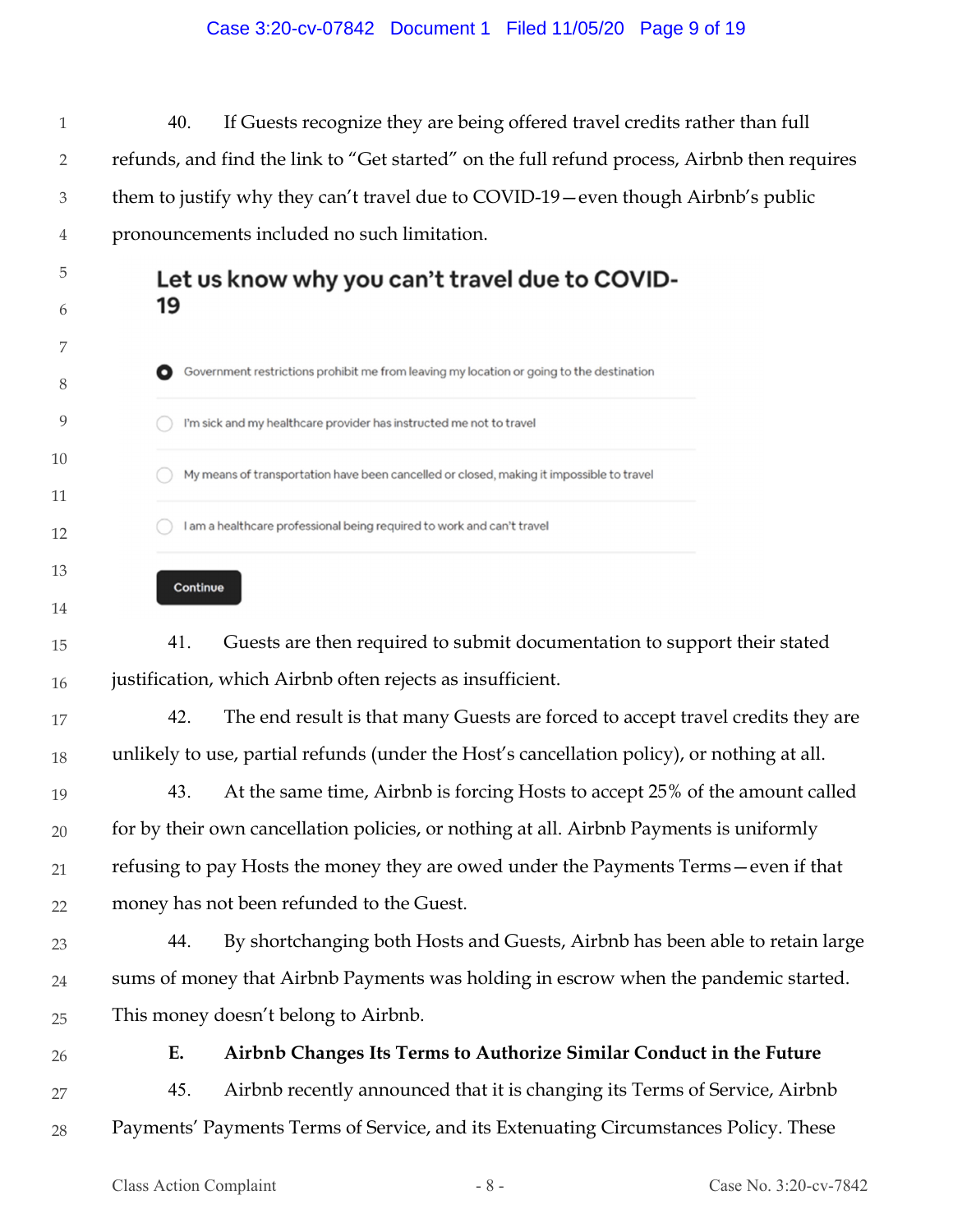#### Case 3:20-cv-07842 Document 1 Filed 11/05/20 Page 10 of 19

1 2 terms are effective immediately for new Airbnb users and on January 20, 2021, for existing Airbnb users.

3 4 5 6 7 46. The new Extenuating Circumstances Policy now provides that Airbnb may issue travel credits or other consideration instead of a refund, while the new Terms of Service now provide that Airbnb may reduce the Host's payout by the amount of any costs Airbnb incurs as a result of a cancellation (including, presumably, the face value of travel credits).

8 9 10 11 47. The new Terms of Service also now provide that Airbnb's Extenuating Circumstances Policy may preempt the Host's cancellation policy and that Airbnb may delay payment to Hosts if it reasonably expects to provide a refund under the Extenuating Circumstances Policy.

12

## **PLAINTIFF'S EXPERIENCE**

13 14 15 48. Plaintiff Anthony Farmer is a Host who regularly used Airbnb to list vacation rentals. He is currently unemployed and previously depended on Airbnb for a large percentage of his income.

16 17 49. As a result of Airbnb's practices and Airbnb Payments' failure to remit payment for cancelled reservations, Plaintiff has lost at least \$655.

18 19 20 21 22 50. For example, one Guest booked two nights in Plaintiffs' vacation property, with check-in scheduled for March 27, 2020, and agreed to a "Strict" cancellation policy under which Plaintiff would retain 50% of the nightly rate if the Guest cancelled more than 7 days prior to check-in. The Guest cancelled the booking on March 12, 2020, and under the Payments Terms, Plaintiff was entitled to receive 50% of the nightly rate from Airbnb.

- 23 24 25 26 51. Airbnb Payments initially paid Plaintiff \$99.91 in cancellation fees owed to him under his cancellation policy, but then reversed the transaction two weeks later. It did not allow him to retain even 25% of the cancellation fee as Airbnb had told the public it would under its \$250 million Host relief fund.
- 27 28 52. Plaintiff contacted Airbnb Support to ask why Airbnb was "taking back the \$99 that's already hit my account," and noting that with him "trying to count every penny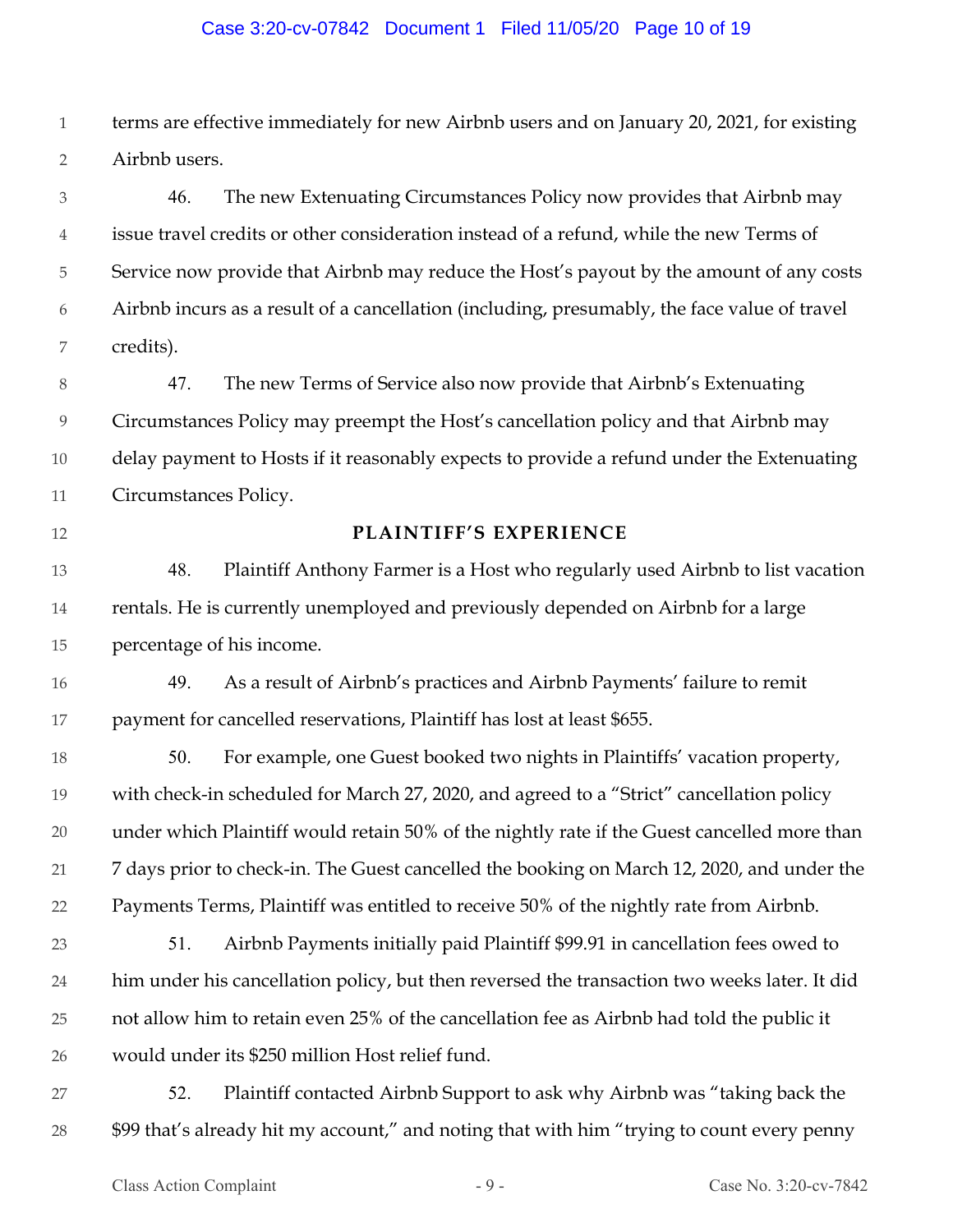#### Case 3:20-cv-07842 Document 1 Filed 11/05/20 Page 11 of 19

1 2 and make ends meet, this is an absolutely devastating blow and seemingly is coming out of nowhere."

3 4 5 6 7 53. Airbnb Support declined to reverse the transaction or provide Plaintiff with any portion of the amount Plaintiff was owed by Airbnb Payments under the cancellation policy he and his Guest had agreed to. When Plaintiff requested to speak to someone on the phone, Airbnb Support took 18 days to respond and said it was "not able to do a phone call."

- 8 9 10 54. Plaintiff tried once more to get someone from Airbnb to speak with him, but Airbnb again refused, writing instead, "[W]e decided that what we have provided is sufficient for your query. We consider the decision final."
- 11 12 13 14 55. Collectively, Airbnb Payments has paid Plaintiff only \$185.03 for six bookings that were cancelled by Guests in March or April 2020. Under the cancellation policies that the Guests agreed to at the time of booking, Plaintiff should have been paid at least \$840.03 by Airbnb Payments for those six bookings.
- 15 16 17 18 19 56. Airbnb Payments has not provided a full and accurate accounting to Plaintiff stating whether his Guests were refunded in full or were instead given travel credits or some lesser cash payment. In fact, with respect to the Guest scheduled to check in on March 27, Airbnb indicated that the Guest was only refunded \$135.50 of the \$225 that Airbnb Payments originally collected from the Guest.
- 20

# **ARBITRATION AND CHOICE OF LAW ALLEGATIONS**

- 21 22 23 57. Airbnb's Terms of Service and Airbnb Payments' Payments Terms of Service both include an arbitration clause that required Plaintiff to initially file his claims with the American Arbitration Association (AAA). Terms, ¶ 19; Payments Terms, ¶ 23.
- 24 25 26 27 58. Plaintiff filed his claims with AAA on July 28, 2020, and AAA sent the parties an initiation letter on August 31, 2020, which required Airbnb to pay AAA \$1,8000 before the arbitration could proceed. Those fees were owed by Airbnb under AAA's Consumer Arbitration Rules and were due by September 14, 2020.
- 28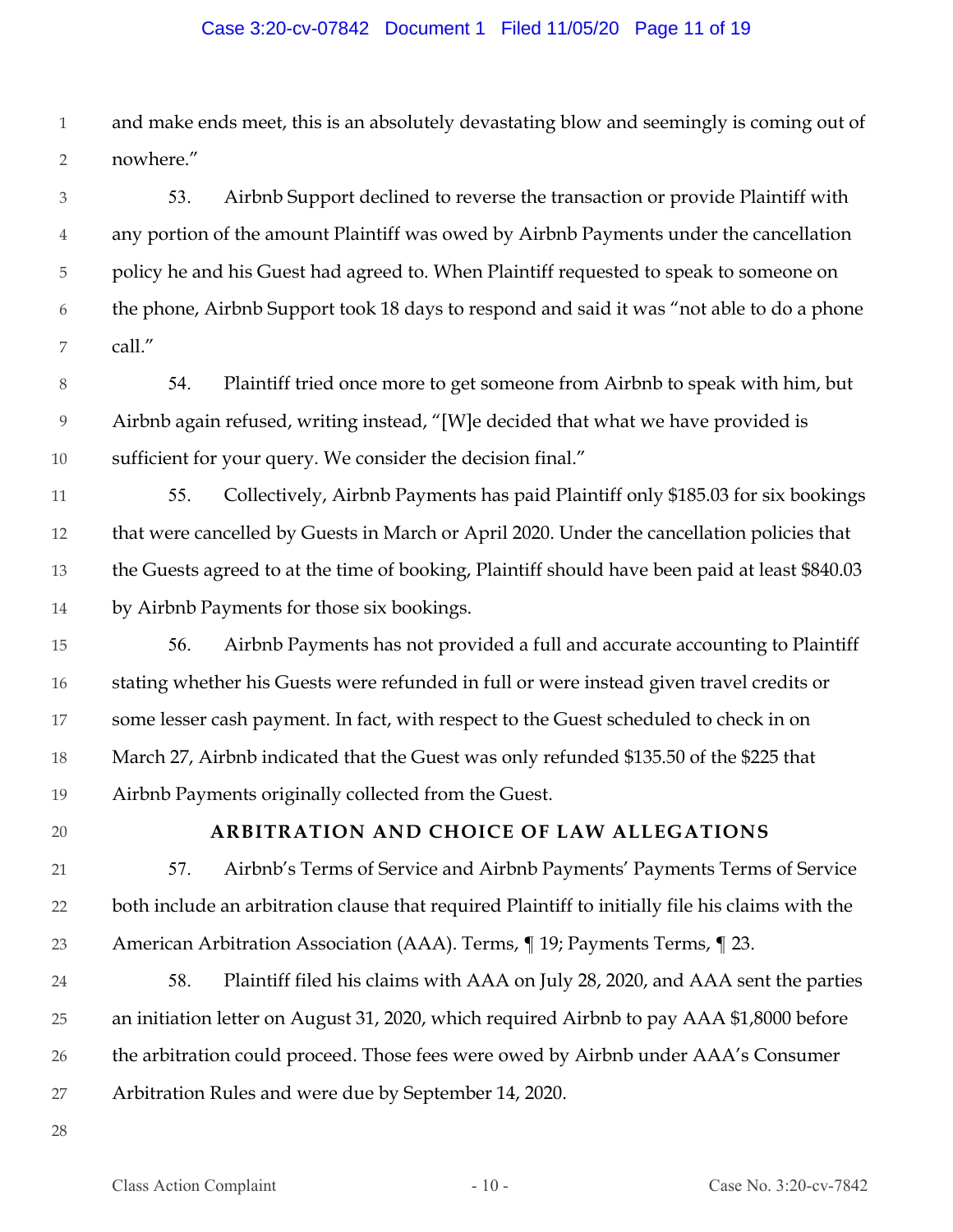# Case 3:20-cv-07842 Document 1 Filed 11/05/20 Page 12 of 19

| $\mathbf{1}$   | 59.                                                                                                      | Airbnb failed to pay the fees required by AAA within 30 days of the due date,                  |  |
|----------------|----------------------------------------------------------------------------------------------------------|------------------------------------------------------------------------------------------------|--|
| $\overline{2}$ | and as a result the arbitration could not proceed. On October 21, 2020, AAA confirmed by                 |                                                                                                |  |
| 3              | letter to the parties that it had yet to receive payment in full from Airbnb.                            |                                                                                                |  |
| 4              | 60.                                                                                                      | Under California Code of Civil Procedure § 1281.97(a), Airbnb's failure to pay                 |  |
| 5              |                                                                                                          | AAA in full within 30 days of the due date constitutes a waiver of Airbnb's right to compel    |  |
| 6              | arbitration.                                                                                             |                                                                                                |  |
| 7              | 61.                                                                                                      | Plaintiff has elected to withdraw his claim from arbitration, as permitted by                  |  |
| $8\,$          |                                                                                                          | Code of Civil Procedure §1281.97(b), and proceed before this Court.                            |  |
| 9              | 62.                                                                                                      | Under both Airbnb's Terms of Service and Airbnb Payments' Payments                             |  |
| 10             | Terms of Service, judicial proceedings are required to be brought in state or federal court in           |                                                                                                |  |
| 11             | San Francisco, California. Terms, ¶ 21.1; Payments Terms, ¶ 21.1.                                        |                                                                                                |  |
| 12             | 63.                                                                                                      | Airbnb's Terms of Service and Airbnb Payments' Payments Terms of Service                       |  |
| 13             | also provide that their terms "will be interpreted in accordance with the laws of the State of           |                                                                                                |  |
| 14             | California and the United States of America, without regard to conflict-of-law provisions."              |                                                                                                |  |
| 15             |                                                                                                          | Terms, ¶ 21.1; Payments Terms, ¶ 21.1.                                                         |  |
| 16             |                                                                                                          | <b>CLASS ALLEGATIONS</b>                                                                       |  |
| 17             | 64.                                                                                                      | Pursuant to Rule 23 of the Federal Rules of Civil Procedure, Plaintiff seeks to                |  |
| 18             |                                                                                                          | pursue his claims on behalf of a class of similarly situated persons. The parameters of the    |  |
| 19             | class may be refined through discovery and will be subject to Court approval and                         |                                                                                                |  |
| 20             | modification, but for purposes of this complaint, Plaintiff proposes the following class                 |                                                                                                |  |
| 21             | definition:                                                                                              |                                                                                                |  |
| 22             |                                                                                                          | All persons residing in the United States who accepted rental bookings                         |  |
| 23             |                                                                                                          | through the Airbnb platform that were subsequently cancelled by the                            |  |
| 24             | booking party, and who were not paid the amount owed to them under the<br>booking's cancellation policy. |                                                                                                |  |
| 25             |                                                                                                          |                                                                                                |  |
| 26             |                                                                                                          | Plaintiff further proposes the following persons be excluded from any certified class:         |  |
| 27             |                                                                                                          | Plaintiff's counsel, members of Plaintiff's counsel's immediate families, officers, directors, |  |
| 28             |                                                                                                          | employees of Plaintiff's law firm and any entity property owners controlled by such people;    |  |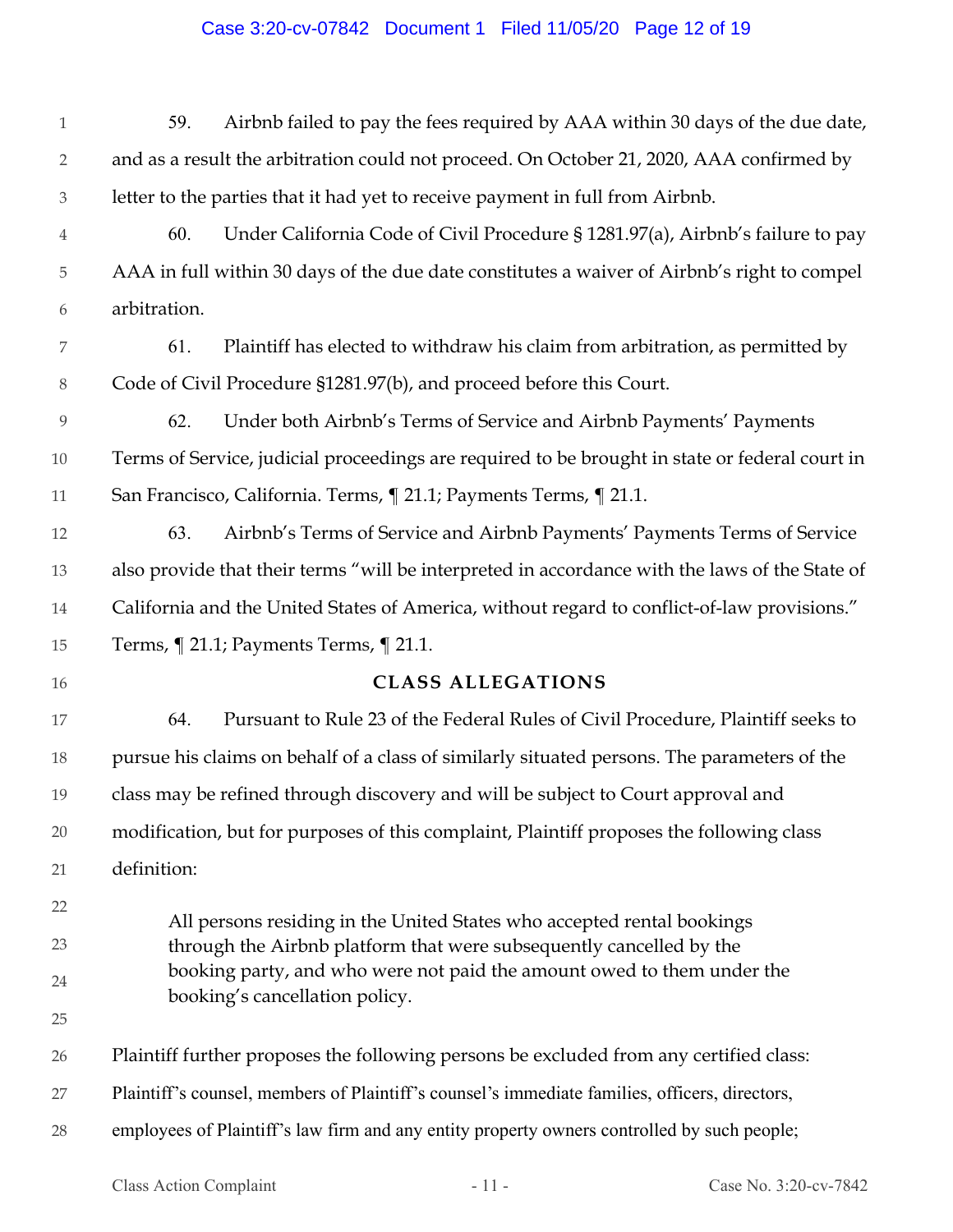# Case 3:20-cv-07842 Document 1 Filed 11/05/20 Page 13 of 19

| $\mathbf{1}$                | Defendants, their current or former officers, directors, legal representatives, and           |  |
|-----------------------------|-----------------------------------------------------------------------------------------------|--|
| $\overline{2}$              | employees; any and all parent companies, subsidiaries, predecessors, successors, or assigns   |  |
| $\ensuremath{\mathfrak{Z}}$ | of Defendants; and all judicial officers and associated court staff assigned to this case and |  |
| $\overline{4}$              | their immediate family members.                                                               |  |
| 5                           | The proposed class meets the requirements for class certification pursuant to<br>65.          |  |
| 6                           | Rule 23(a), Rule 23(b)(2), and Rule 23(b)(3).                                                 |  |
| 7                           | Numerosity: The class is sufficiently numerous such that joinder of all<br>66.                |  |
| $8\,$                       | members is impracticable. The number of active Hosts in the United States is in the           |  |
| $\overline{9}$              | hundreds of thousands - far too many to include in one action through individual joinders.    |  |
| $10\,$                      | Commonality: Plaintiff's and class members' claims against Defendants<br>67.                  |  |
| $11\,$                      | present common questions of law and fact, including:                                          |  |
| 12                          | a. Did Airbnb Payments breach the Payments Terms by failing to turn over                      |  |
| 13                          | money owed to Hosts under their cancellation policies?                                        |  |
| 14                          | b. Did Airbnb breach its Terms of Service by failing to cause Airbnb Payments                 |  |
| 15                          | to remit the portion of fees due to Hosts under their cancellation policies?                  |  |
| 16                          | c. Was Airbnb authorized under its Extenuating Circumstances Policy to offer                  |  |
| $17\,$                      | refunds to any Guest who cancelled a booking made on or before March 14, 2020?                |  |
| 18                          | d. If so, were Defendants permitted to keep money paid by Guests who were                     |  |
| 19                          | not fully refunded their money?                                                               |  |
| 20                          | e. Did Airbnb Payments owe Hosts a fiduciary duty to act in the utmost good                   |  |
| 21                          | faith with regard to money collected from Guests on Hosts' behalf?                            |  |
| 22                          | Did Airbnb Payments earn secret profits while operating as the Hosts'<br>f.                   |  |
| 23                          | collection agent?                                                                             |  |
| 24                          | g. Did Airbnb Payments provide Hosts a complete and accurate accounting of                    |  |
| 25                          | its disposition of money it collected while acting as an agent for the Hosts?                 |  |
| 26                          | h. Is it unfair for Defendants to retain money that Airbnb Payments collects                  |  |
| 27                          | from Guests as the collection agent for Hosts?                                                |  |
| 28                          |                                                                                               |  |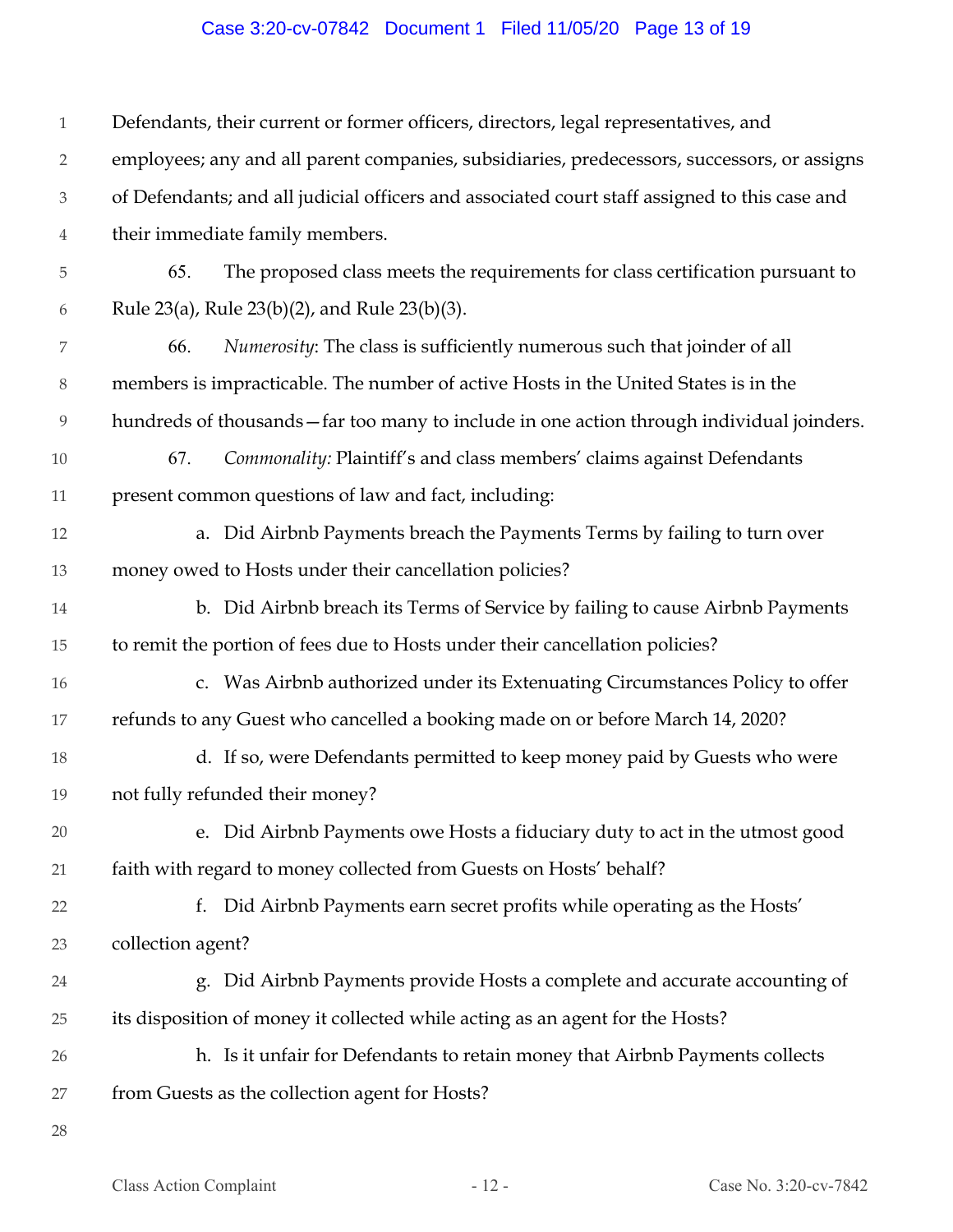#### Case 3:20-cv-07842 Document 1 Filed 11/05/20 Page 14 of 19

1 2 3 4 5 6 68. *Typicality:* Plaintiff's claims against Defendants are typical of the class's claims. Airbnb Payments acted as collection agent for both Plaintiff and class members, and has failed to remit or give a proper accounting of money collected from both Plaintiff and class members. In addition, Plaintiff and class members' claims depend in significant part on uniform contractual terms that govern both Airbnb and Airbnb Payments' provision of services, as well as on uniform policies administered by Airbnb.

7 8 9 10 69. *Adequacy*: Plaintiff is a member of the proposed class and will fairly and adequately protect its interests. Plaintiff's interests are also properly aligned with those of class members, as each seeks to hold Defendants liable for failing to remit or give a proper accounting of money collected from Guests on their behalf.

11 12 13 14 15 16 17 70. *Predominance*: The common questions identified above are likely to predominate at trial when compared to any individualized issues that may arise. The major issues upon which Defendants' liability depends—in particular, the issues of whether Defendants were authorized to refund money paid to Hosts by Guests under its Extenuating Circumstances Policy, and whether Defendants were authorized to retain money that was not actually returned to Guests—are susceptible to generalized proof that could establish Defendants' liability as to all class members through a single trial.

18 19 20 21 22 23 24 25 26 71. *Superiority*: A class action is superior to other available methods for the fair and efficient adjudication of this controversy. Successfully prosecuting class members' claims will likely take several years and involve extensive pre-trial litigation against a \$25 billion company, large amounts of electronically stored information, and multiple expert witnesses. These are matters that are best handled through unified class-wide representation, which can be conducted on a contingency basis and offers class members economies of scale unavailable in individual proceedings. A class action also has the benefit of comprehensive supervision by a single court and will avoid the risk of inconsistent results.

27 28 72. *Injunctive Relief*: Defendants have wrongly withheld funds and failed to provide a proper accounting to Plaintiff and class members on common grounds, such that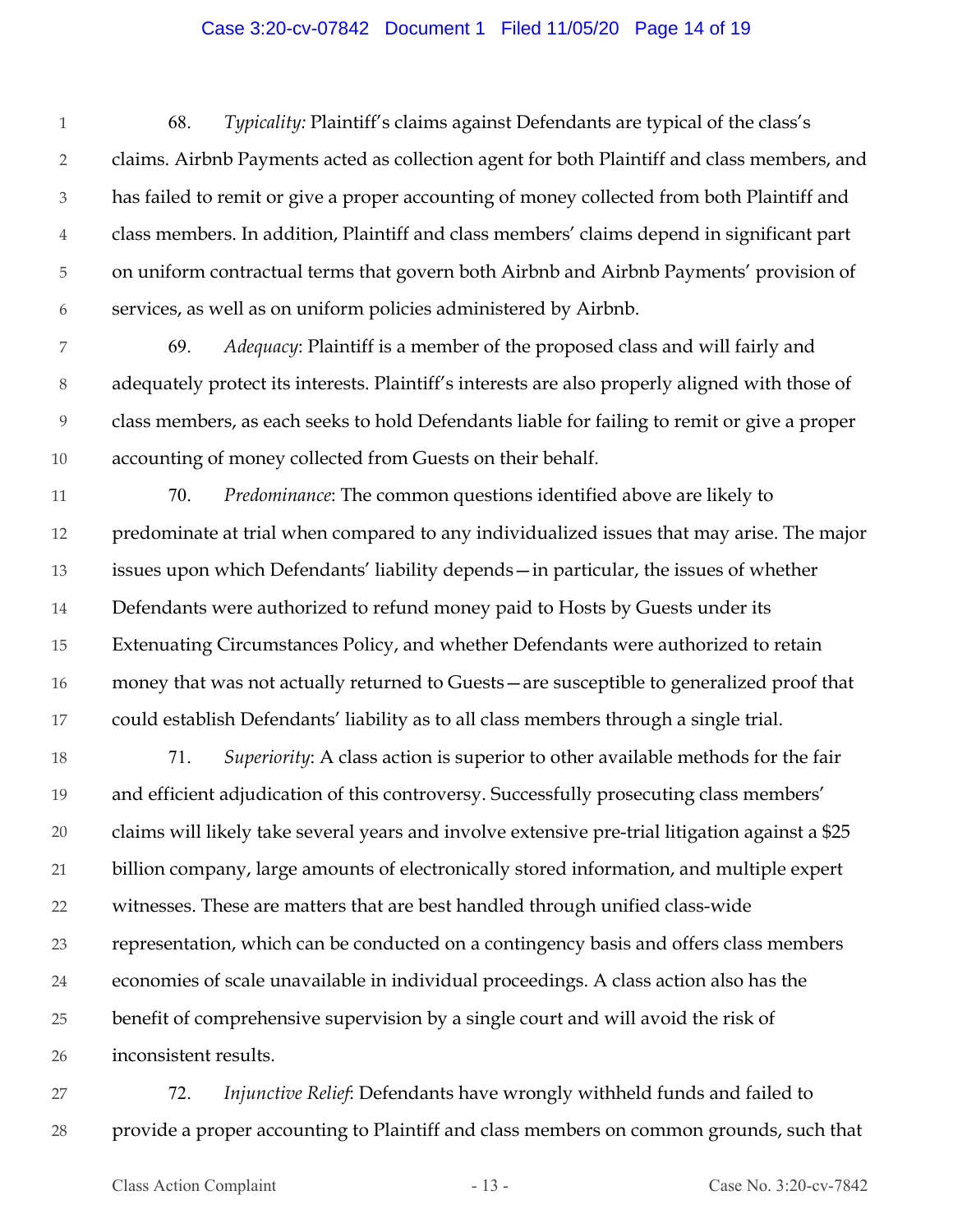# Case 3:20-cv-07842 Document 1 Filed 11/05/20 Page 15 of 19

1 2 final injunctive relief or corresponding declaratory relief is appropriate respecting the class as a whole.

| $\mathfrak{Z}$ |                                                                                            | <b>FIRST CAUSE OF ACTION</b>                                                               |
|----------------|--------------------------------------------------------------------------------------------|--------------------------------------------------------------------------------------------|
| 4              |                                                                                            | Breach of Contract Against All Defendants                                                  |
| 5              | 73.                                                                                        | Plaintiff alleges this cause of action on his own behalf and on behalf of the              |
| 6              |                                                                                            | proposed class, and in so doing, incorporates all preceding allegations.                   |
| 7              | 74.                                                                                        | Airbnb's Terms of Service constitute a binding contract between Hosts and                  |
| $8\,$          |                                                                                            | Airbnb. The Terms of Service incorporate by reference Airbnb's Extenuating Circumstances   |
| 9              | Policy.                                                                                    |                                                                                            |
| $10\,$         | 75.                                                                                        | Airbnb Payments' Payments Terms of Service constitute a binding contract                   |
| 11             |                                                                                            | between Hosts and Airbnb Payments.                                                         |
| 12             | 76.                                                                                        | Plaintiff and class members have fulfilled their contractual obligations or                |
| 13             |                                                                                            | were excused from doing so, but Airbnb and Airbnb Payments have not.                       |
| $14\,$         | 77.                                                                                        | Airbnb Payments breached the Payments Terms by failing to "remit a Payout                  |
| 15             | of any portion of the Total Fees due to [Hosts] under the applicable cancellation policy." |                                                                                            |
| 16             |                                                                                            | Payments Terms, ¶7.2.4.                                                                    |
| 17             | 78.                                                                                        | Airbnb Payments collected money from Guests as the collection agent for                    |
| 18             |                                                                                            | Plaintiff and class members, but when Guests later cancelled their rental bookings, Airbnb |
| 19             |                                                                                            | Payments did not remit to Plaintiff and class members the portion of those fees owing to   |
| 20             |                                                                                            | them under the cancellation policy that Guests had previously agreed would apply.          |
| 21             | 79.                                                                                        | Airbnb similarly promised in its Terms of Service that, "[u]nless extenuating              |
| 22             | circumstances exist, any portion of the Total Fees due to the Host under the applicable    |                                                                                            |
| 23             | cancellation policy will be remitted to the Host by Airbnb Payments pursuant to the        |                                                                                            |
| 24             | Payments Terms." Terms, ¶ 9.3.                                                             |                                                                                            |
| 25             | 80.                                                                                        | Airbnb breached that promise by failing to cause Airbnb Payments to remit to               |
| 26             |                                                                                            | Plaintiffs and class members the money they were owed.                                     |
| 27             | 81.                                                                                        | Airbnb also breached the Terms of Service by offering Guests refunds that it               |
| 28             |                                                                                            | was not authorized to provide under its Extenuating Circumstances Policy. The              |
|                |                                                                                            |                                                                                            |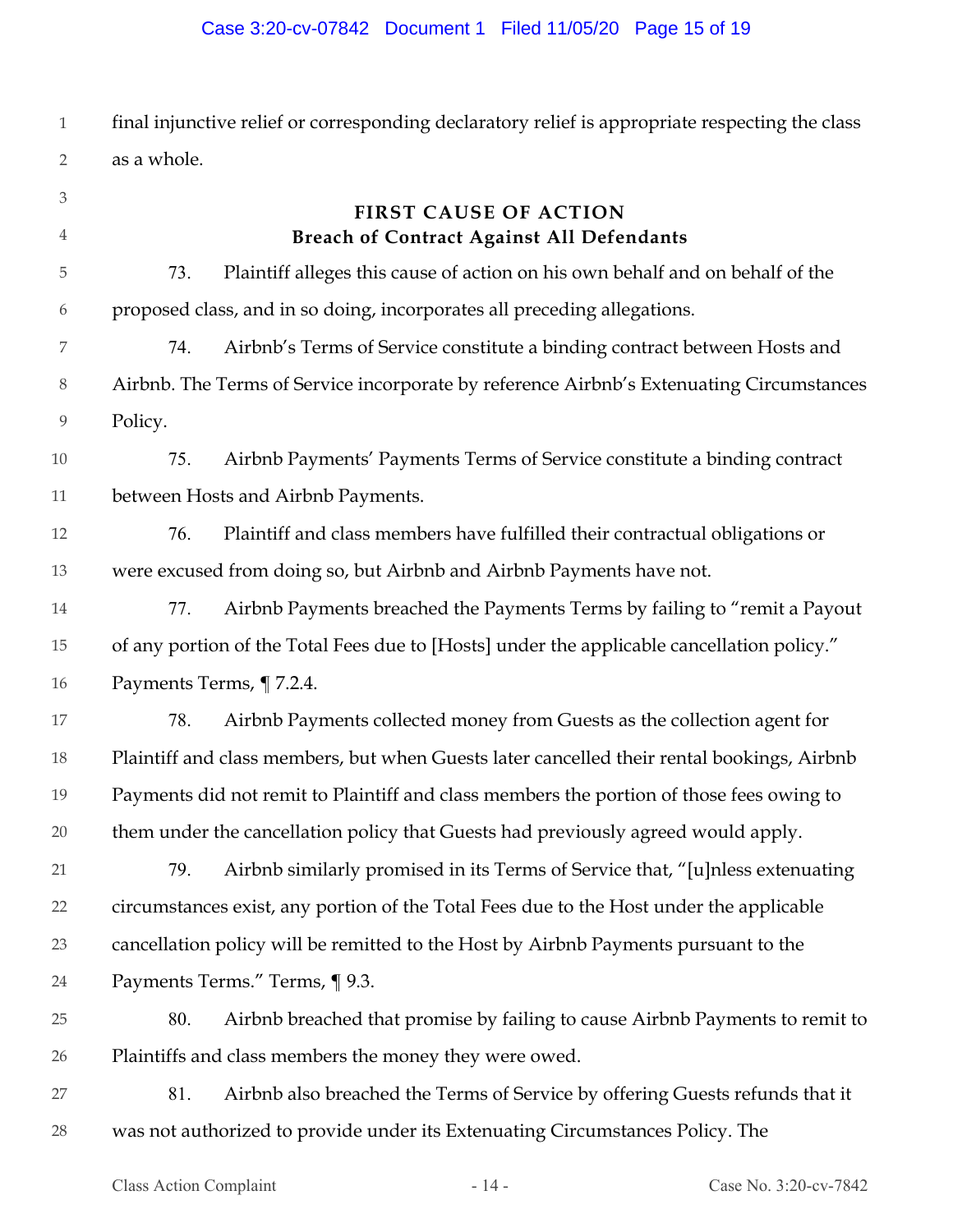## Case 3:20-cv-07842 Document 1 Filed 11/05/20 Page 16 of 19

1 2 3 4 5 6 7 8 9 10 11 12 13 14 15 16 17 18 19 20 21 22 23 24 25 26 27 28 Extenuating Circumstances Policy that applied when Guests booked their vacation rentals did not authorize Airbnb to offer refunds to entire regions or groups of people affected by a new disease. Airbnb was only authorized to offer refunds to regions or groups of people affected by endemic diseases, and COVID-19 is not an endemic disease. 82. To the extent the Terms and incorporated Extenuating Circumstances Policy afforded Airbnb discretion to decide whether to issue refunds to Guests affected by the COVID-19 pandemic, Airbnb breached the implied covenant of good faith and fair dealing by exercising that discretion unfairly and in bad faith. 83. As a result of Defendants' breaches of their contractual obligations, Plaintiff and class members have been denied funds owed to them under Defendants' Terms of Service and Payments Terms and have been damaged in an amount according to proof. **SECOND CAUSE OF ACTION Breach of Fiduciary Duty Against Airbnb Payments**  84. Plaintiff alleges this cause of action on his own behalf and on behalf of the proposed class, and in so doing, incorporates all preceding allegations. 85. Airbnb Payments was appointed to serve as the payment collection agent for Hosts under the Airbnb Payments Terms of Service. Payments Terms, ¶ 9. 86. In its capacity as the payment collection agent, Airbnb Payments collected money from Guests who purchased services from Plaintiff and class members. 87. Airbnb Payments owed Plaintiff and class members a fiduciary duty to act with the utmost good faith in its handling and disposition of the money it collected. 88. Airbnb Payments breached its fiduciary duty by knowingly and intentionally acting against Plaintiff's and class members' interests, secretly profiting from its agency relationship, and failing to disclose to Plaintiff and class members all information relevant to the subject matter of its agency. 89. Airbnb Payments failed to remit money it had collected from Guests and that, upon the Guests' cancellation of their bookings, was owed to Plaintiff and class members under their contracts with Guests.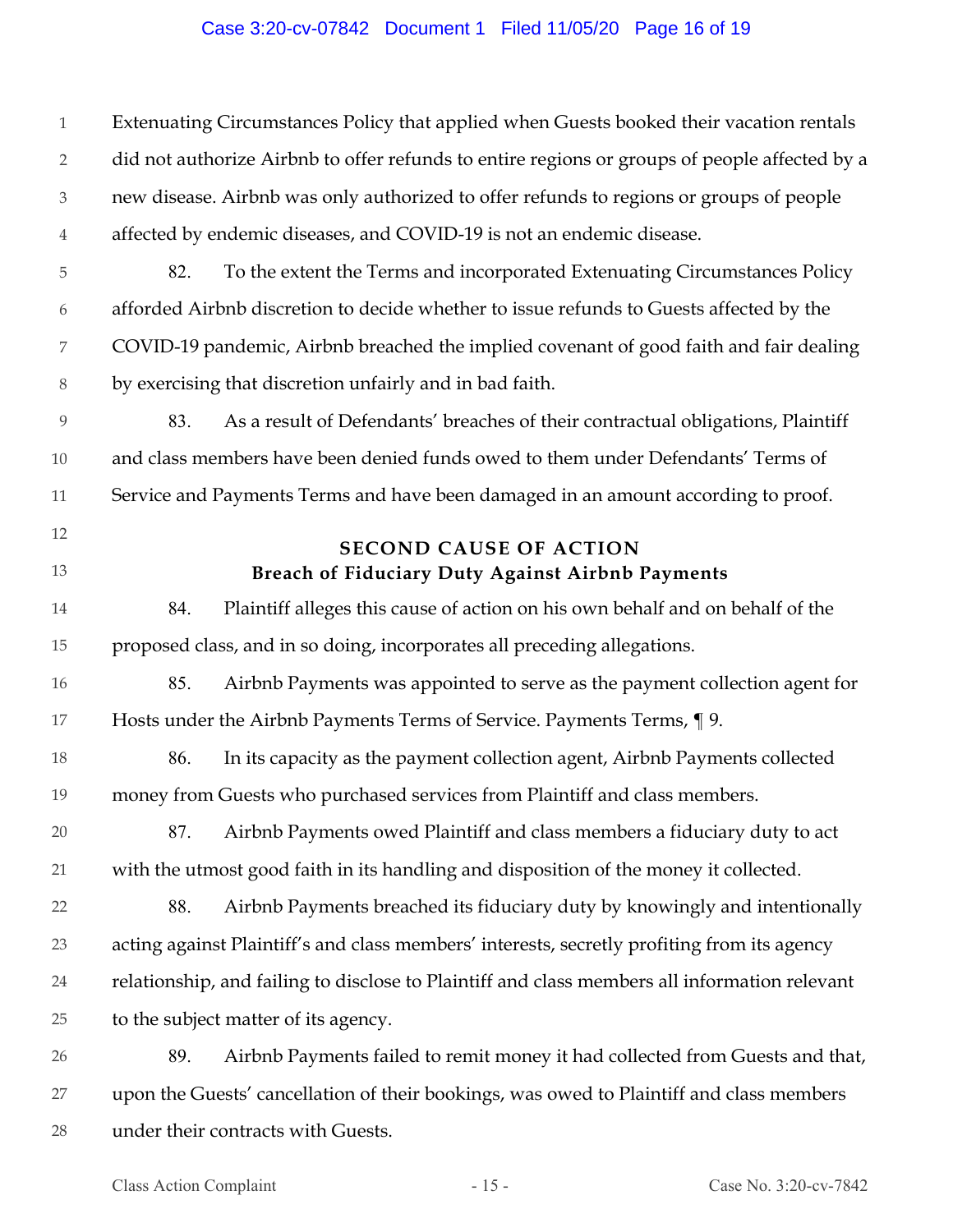## Case 3:20-cv-07842 Document 1 Filed 11/05/20 Page 17 of 19

- 1 2 90. Airbnb Payments also retained money it had collected from Guests for the benefit of Plaintiff and class members and failed to disclose that it had done so.
- 3 4 91. Plaintiff and class members did not give Airbnb Payments informed consent to retain funds collected for their benefit.

5 6 7 8 9 10 11 92. As a result of Airbnb Payments' breach of its fiduciary duty, Plaintiff and class members were damaged in an amount according to proof. Plaintiff and class members seek a full accounting of the funds collected by Airbnb Payments on their behalf; forfeiture of any fees or commissions that otherwise might be paid in connection with those transactions; disgorgement of all profits obtained as a result of Airbnb Payments' breach of its fiduciary duty; an award of compensatory damages; and an award of exemplary damages.

- 12
- 13

# **THIRD CAUSE OF ACTION Violation of Unfair Competition Law Against All Defendants**

- 14 15 93. Plaintiff alleges this cause of action on his own behalf and on behalf of the proposed class, and in so doing, incorporates all preceding allegations.
- 16 17 18 94. Defendants have violated and continue to violate California's Unfair Competition Law, Cal. Bus. & Prof. Code § 17200, et. seq., which prohibits unlawful, fraudulent, and unfair business acts and practices.
- 19 20 21 95. *Unlawful Practices*: Defendants have engaged in unlawful business practices by systematically breaching their contractual and fiduciary obligations to Plaintiff and Class members, as previously alleged.
- 22 23 24 25 26 96. *Unfair Practices*: Defendants have engaged in unfair business practices by systematically retaining funds that Airbnb Payments collected from Guests for the benefit of Hosts, and by applying Airbnb's Extenuating Circumstances Policy in a misleading and bad faith manner designed to allow Defendants to retain funds that are neither paid out to Hosts nor refunded to Guests.
- 27
- 28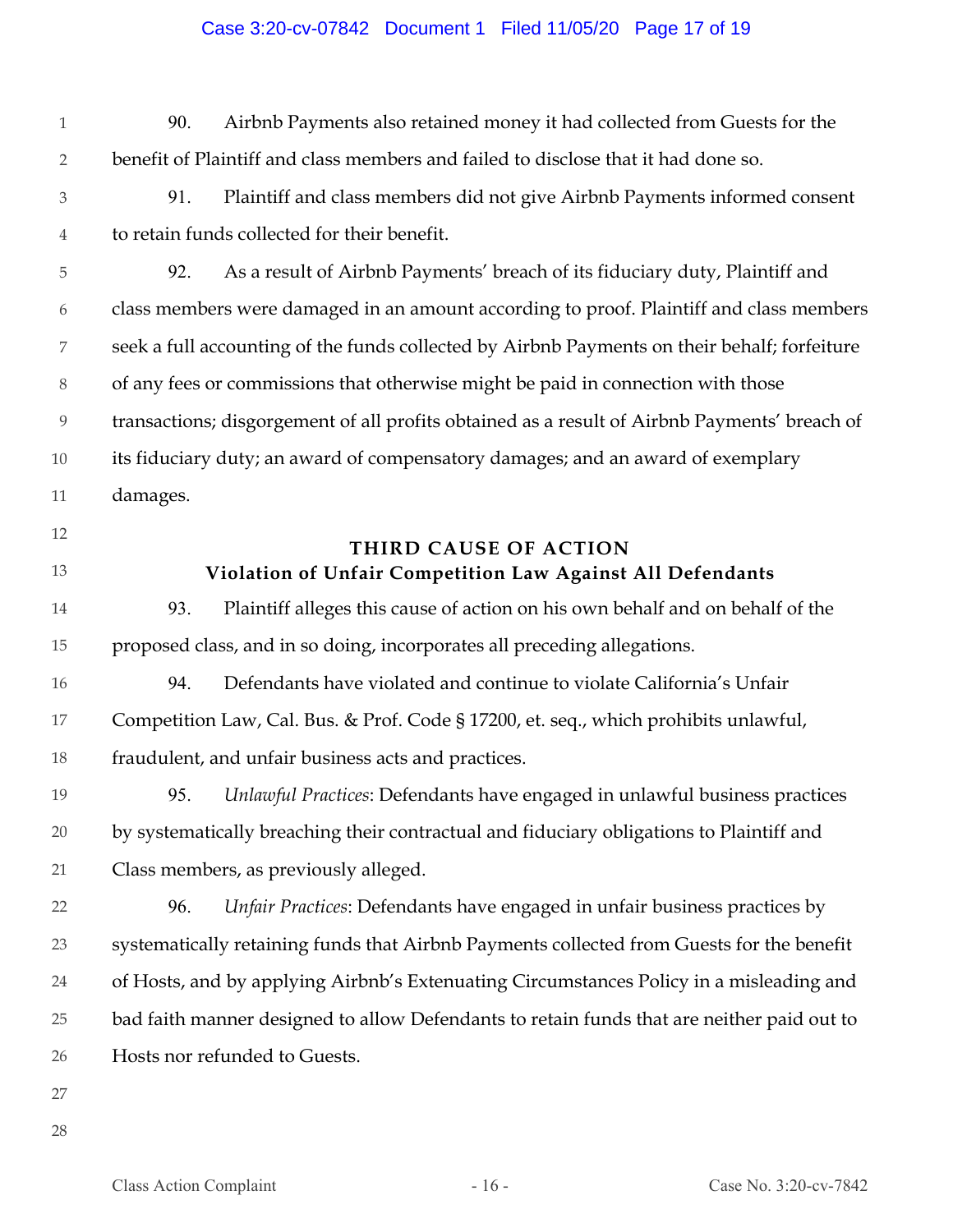### Case 3:20-cv-07842 Document 1 Filed 11/05/20 Page 18 of 19

1 2 3 97. Airbnb's scheme is unethical, unscrupulous, oppressive, and substantially injurious to Hosts and Guests, and any legitimate utility of the practice is outweighed by the harm to Hosts and Guests.

4

5 98. As a result of Airbnb's unfair and unlawful practices, Plaintiff and class members have suffered injury in fact and lost money.

6 7 8 9 10 11 12 13 99. Pursuant to California Business and Professions Code section 17203, Plaintiff and class members seek such orders or judgments as may be necessary to prevent Airbnb from continuing to engage in unfair competition, including injunctive relief requiring Airbnb to properly account for money collected for the benefit of Plaintiff and class members; enjoining Airbnb from continuing to retain money collected from Guests for the benefit of Hosts; and requiring Airbnb to rescind recent changes to its Terms of Service, which otherwise would authorize Airbnb to utilize the same or a similar scheme in the future.

14 15 100. Plaintiff and class members also seek restitution of all money that Airbnb may have acquired by means of its unfair competition.

16

24

25

26

27

## **PRAYER FOR RELIEF**

17 18 WHEREFORE, Plaintiff, on behalf of himself and those similarly situated, requests the following relief:

- 19 20 21 22 a. A determination that this action may be maintained as a class action; b. An award of damages according to proof, including statutory damages, treble damages, and punitive damages where allowed by law; c. Appropriate injunctive and equitable relief, including a Court-ordered
- 23 accounting;
	- d. Pre-judgment interest and post-judgment interest, as provided by law;
	- e. Attorneys' fees and costs of suit, including expert fees and costs;
	- f. Such further relief as the Court may find just and proper.

# **DEMAND FOR JURY TRIAL**

28 Plaintiff demands trial by jury for all issues so triable.